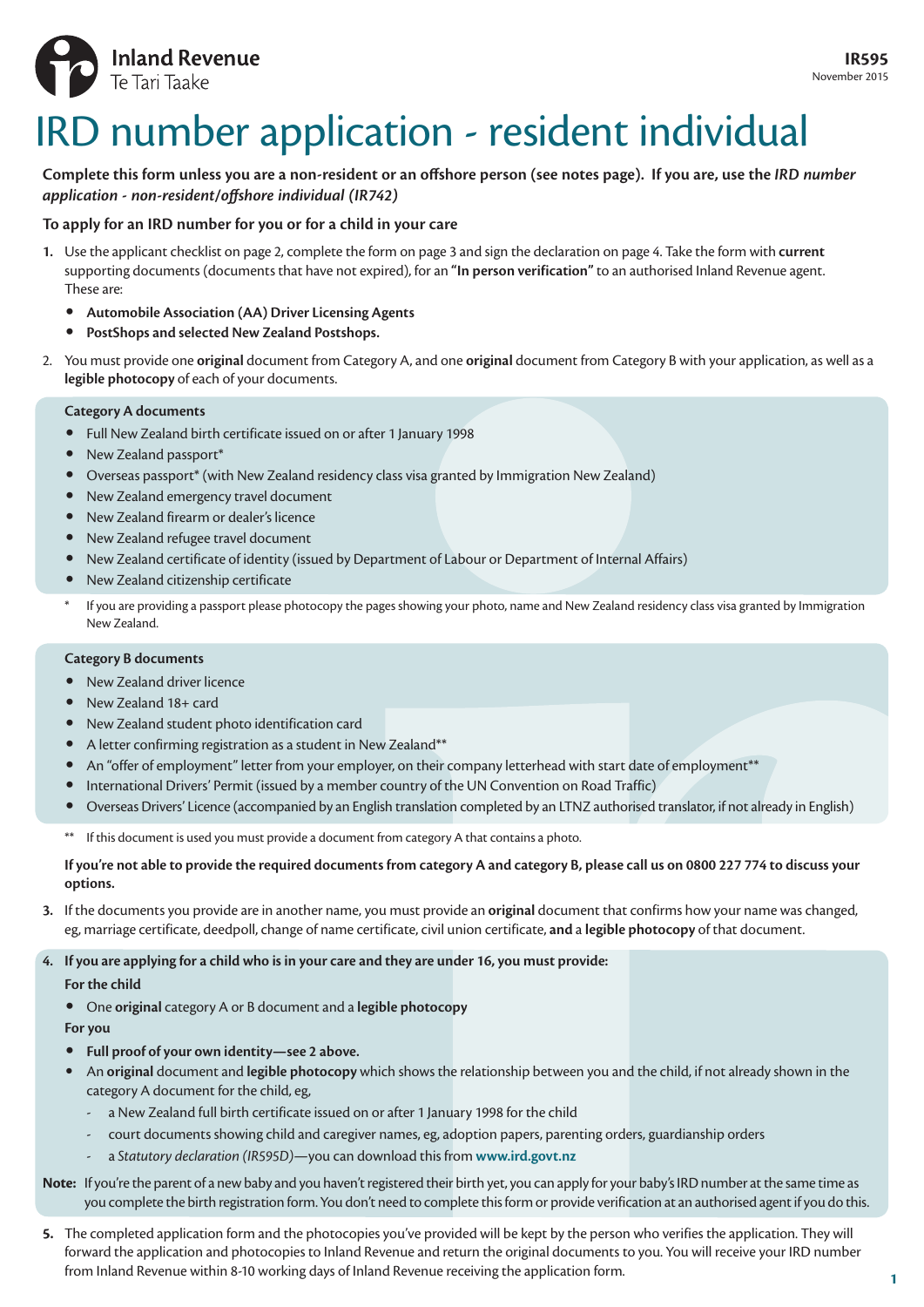## **Notes**

#### **Complete each part of form marked** ■

An offshore person is someone who:

- is a New Zealand citizen and has been overseas for the past three years or more continuously, or
- doesn't have a New Zealand residency visa granted by Immigration New Zealand, or
- has a New Zealand residency class visa and has been overseas for the last twelve months continuously.

#### **Question 1 - children under 16**

- If you're applying on behalf of a child, the IRD number shown here must belong to the person who will be providing the relevant documents identifying their relationship to the child.
- If you're making the application on behalf of a child for Working for Families Tax Credits, the IRD number shown here must belong to the principal childcarer.

#### **Question 2 - applicant information**

- If you're completing the application for a child, enter the child information in this section.
- If you're completing the application for yourself, enter your information in this section.
- If you're using a preferred name, which is different from your given name, you must provide a document confirming your preferred name.

#### **Question 7 - address information**

#### • **Residential address**

Please show a physical address, not a PO Box number or private bag. If you have a rural address, write the property and/or rural road name on line 1 and the rural delivery (RD) number and town on line 2.

If you want your correspondence sent overseas please show the address you want it sent to.

• **Postal address** - complete only if it's different from the residential address. If not a street address show one of the following:

- PO Box PO Box PO Box PO Box PO Box PO Box PO Box PO Box PO Box PO Box PO Box PO Box PO Box PO Box PO Box PO Box PO Box PO Box PO Box PO Box PO Box PO Box PO Box PO Box PO Box PO Box PO Box PO Box PO Box PO Box PO Box PO Bo
- 
- Line 2 box lobby Line 2 box lobby

Line 1 - PO Box number Line 1 - private bag number

**Don't show your tax agent's address here.**

**Question 9 - temporary tax exemption on foreign income (**complete this question if you continue to receive income from overseas)

You qualify for a temporary tax exemption on foreign income for four calendar years (up to 49 months) if you meet both these requirements:

- You qualified as a tax resident in New Zealand on or after 1 April 2006.
- You haven't been a New Zealand tax resident at any time in the past 10 years prior to your arrival date in New Zealand.

#### **Please note:**

- You can only claim this exemption once.
- You can't receive Working for Families Tax Credits while your foreign income is tax exempt.

For more information on temporary tax exemption on foreign income, go to **www.ird.govt.nz**

#### **Nominated persons**

We can't discuss your tax affairs with anyone except you. However, you can nominate someone else to do this for you and have access to your Inland Revenue records once you have received your IRD number.

You'll still be responsible for your own tax affairs, so you'll need to make sure any returns are filed and tax is paid by the due date.

For more information, or to nominate someone to act on your behalf, complete an *Elect someone to act on your behalf (IR 597)* form. You can get this from **www.ird.govt.nz** or by calling 0800 257 773 (remember to have your IRD number with you).

#### **Applicant checklist**

#### Have you:

- provided a current category A original document and photocopy/s?
- provided a current category B original document and photocopy/s?
- provided current photocopies of any additional documents?
- provided linking documentation for child?
- completed your part of the application form?
- signed the application?

**Please tear off this portion after you've had identity verified in person and keep it for your records.**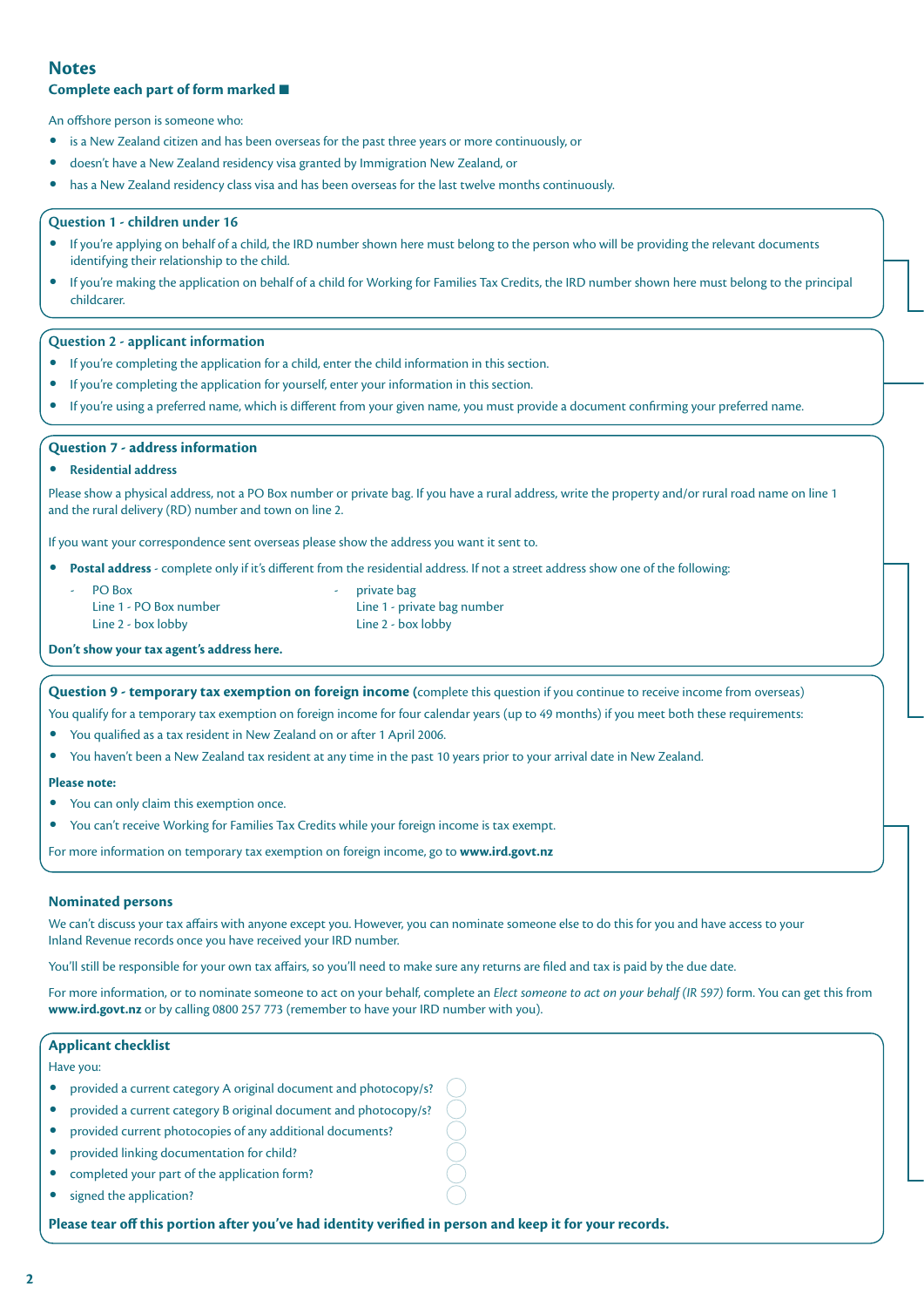

## 

**IR595** November 2015

IRD number issued/confirmed

*OFFICE USE ONLY*

## IRD number application - resident individual

- Please read the **Notes** section before you complete this application<br>• Please complete this application using capital letters—don't use able
- Please complete this application using capital letters—don't use abbreviations<br>• Please complete application in blue and/or black pen.
- Please complete application in blue and/or black pen.

## **Children under 16**

**1.** ■ If you are applying for a child, print your **own** IRD number here.

|    |                                                                                                        |                            |      |             | (8 digit numbers start in the second box. $12345678$ ) |          |
|----|--------------------------------------------------------------------------------------------------------|----------------------------|------|-------------|--------------------------------------------------------|----------|
|    | <b>Applicant information</b>                                                                           |                            |      |             |                                                        |          |
|    | 2. Name of applicant as shown on identity documents                                                    |                            |      |             |                                                        |          |
|    | First name(s)                                                                                          |                            |      |             |                                                        |          |
|    | Surname                                                                                                |                            |      |             |                                                        |          |
|    | ■ Title                                                                                                | Mr<br>Mrs                  | Miss | Other<br>Ms |                                                        |          |
|    | <b>Preferred name</b><br>First name(s)                                                                 |                            |      |             |                                                        |          |
|    | (refer to notes page)<br><b>Surname</b>                                                                |                            |      |             |                                                        |          |
| 3. | Date of birth                                                                                          | Day<br>Month               | Year |             |                                                        |          |
| 4. | Please tick to show if you are:                                                                        | applying for an IRD number |      |             | requesting confirmation of your IRD number             |          |
| 5. | First name(s)<br><b>Previous name</b>                                                                  |                            |      |             |                                                        |          |
|    | (maiden name, known as,<br>Surname<br>change of name)                                                  |                            |      |             |                                                        |          |
|    | <b>Address information</b>                                                                             |                            |      |             |                                                        |          |
| 7. | Residential address (not a PO Box or private bag number)                                               |                            |      |             |                                                        |          |
|    | Street address                                                                                         |                            |      |             |                                                        |          |
|    |                                                                                                        |                            |      |             |                                                        |          |
|    | Suburb or RD                                                                                           | Town or city               |      | Country     |                                                        | Postcode |
|    | Current postal address (only if it's different from your home or street address)                       |                            |      |             |                                                        |          |
|    | <b>Street address</b>                                                                                  |                            |      |             |                                                        |          |
|    |                                                                                                        |                            |      |             |                                                        |          |
|    | Suburb or RD                                                                                           | Town or city               |      | Country     |                                                        | Postcode |
|    | Previous address (this will help us to confirm your IRD number if one may have been issued previously) |                            |      |             |                                                        |          |
|    | Street address                                                                                         |                            |      |             |                                                        |          |
|    |                                                                                                        |                            |      |             |                                                        |          |
|    | Suburb or RD                                                                                           | Town or city               |      | Country     |                                                        | Postcode |
| 8. | Contact number(s) (include area code)                                                                  |                            |      |             |                                                        |          |
|    | Daytime                                                                                                | Evening                    | Fax  |             | Mobile                                                 |          |
|    |                                                                                                        |                            |      |             |                                                        |          |
|    | Email                                                                                                  |                            |      |             |                                                        |          |
|    | Tax exemption (refer to notes page before answering)                                                   |                            |      |             |                                                        |          |
| 9. | Do you qualify for a temporary tax exemption on foreign income?                                        |                            |      |             | Yes                                                    | No       |
|    | If "Yes", please print date of arrival in New Zealand.                                                 |                            |      |             |                                                        |          |

Day Month Year

**3**